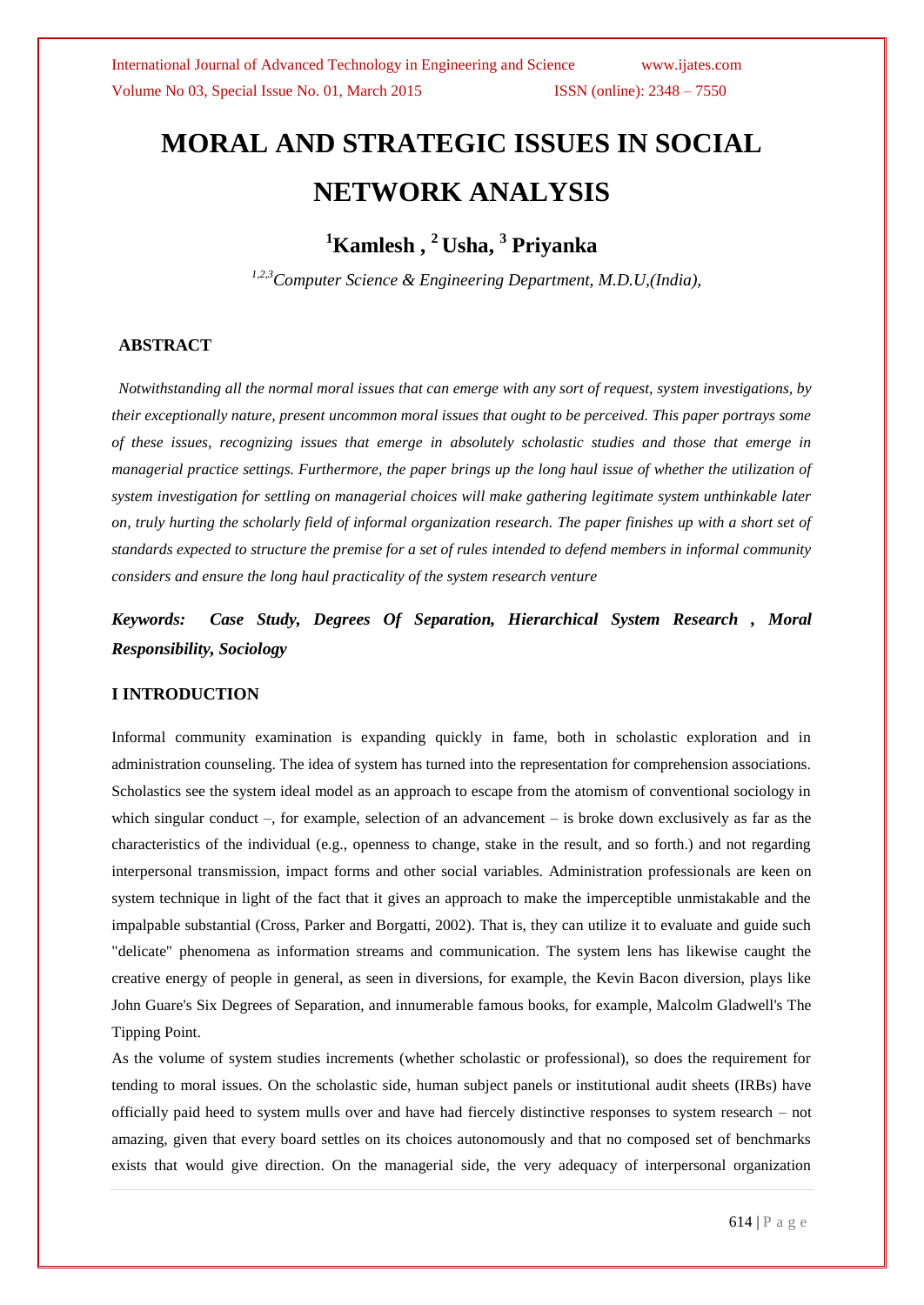examination makes thought of moral issues progressively basic as associations begin basing staff and revamping choices on system examinations.

It is likewise critical to note that the two circles of authoritative system research – scholastic and administration counseling – are not entirely autonomous. Scholastics need associations as locales for their examination, and they require respondents to round out system study surveys genuinely. On the off chance that administrators utilization system mulls over as the premise for work force and authoritative choices, and especially on the off chance that they do as such in an unscrupulous way, scholastics will be not able to discover respondents who will answer their overviews sincerely, possibly crushing a lot of hierarchical system research.

Thus, the time it now, time that the field consider the moral difficulties postured by system research, and start creating rules to ensure its examination subjects. The issue is both moral, in the feeling of securing people, and vital, in the feeling of shielding the field from progressively rare or invalid information. The destination of this paper is to lay out a portion of the moral and vital issues postured by system based counseling for specialists and scholastic scientists, and to propose a few rules that could in the end lead to a code of morals. We expect that without holding fast to a few rules, the hurry to do system investigations could make system examinations unimaginable in .

#### **II NEED FOR EXTRA CARE IN SOCIAL NETWORK**

There are numerous routes in which arrange studies vary from customary studies that make them all the more in need of additional consideration. Maybe the most clear contrast is that in a system study namelessness at the information gathering stage is unrealistic. In place for the information to be important, the scientist must know who the respondent was with a specific end goal to record a connection from that respondent to the persons they show having associations with. This instantly puts an unique load on both the advisor and the scholastic analyst to be clear to the respondent about who will see the information and what can sensibly be anticipated to happen to the respondent as a consequence of somebody seeing what they have reacted.

System examines additionally vary from routine studies in that missing information is especially troublesome. A system guide may be exceptionally deceptive if the most focal individual is not envisioned , or if the scaffold between two gatherings is not demonstrated. Subsequently, arrange specialists have a personal stake in not letting hierarchical individuals quit of a study. This may lead them, intentionally or unwittingly, to neglect to bring up the genuine repercussions of taking an interest in the overview.

An alternate fascinating issue that is exceptional to the system setting is that non-interest by a respondent does not so much imply that they are excluded in the study. Case in point, if Mary picks not to answer the review, this does not prevent different respondents from posting Mary as a companion, a wellspring of guidance, an individual whom they have clashes with, etc. It will in any case be uncovered that numerous individuals recorded Mary as somebody who was hard to work with. A simple arrangement, in any event for scholastic analysts, is to dispose of all non-respondents from the investigation by and large. Un¬fortunately, as examined over, this prompts system maps and measurements that may be very deceptive, destroying the nature of the information. Moreover, utilization of such information presents another moral issue, especially in the counseling setting, as avoidably wrong choices can be taken as an aftereffect of the contorted information. All in all, it won't be conceivable to demonstrate to the chief exactly how the picture is deluding without uncovering the very data that the scientist is compelled by a solemn obligation to smother.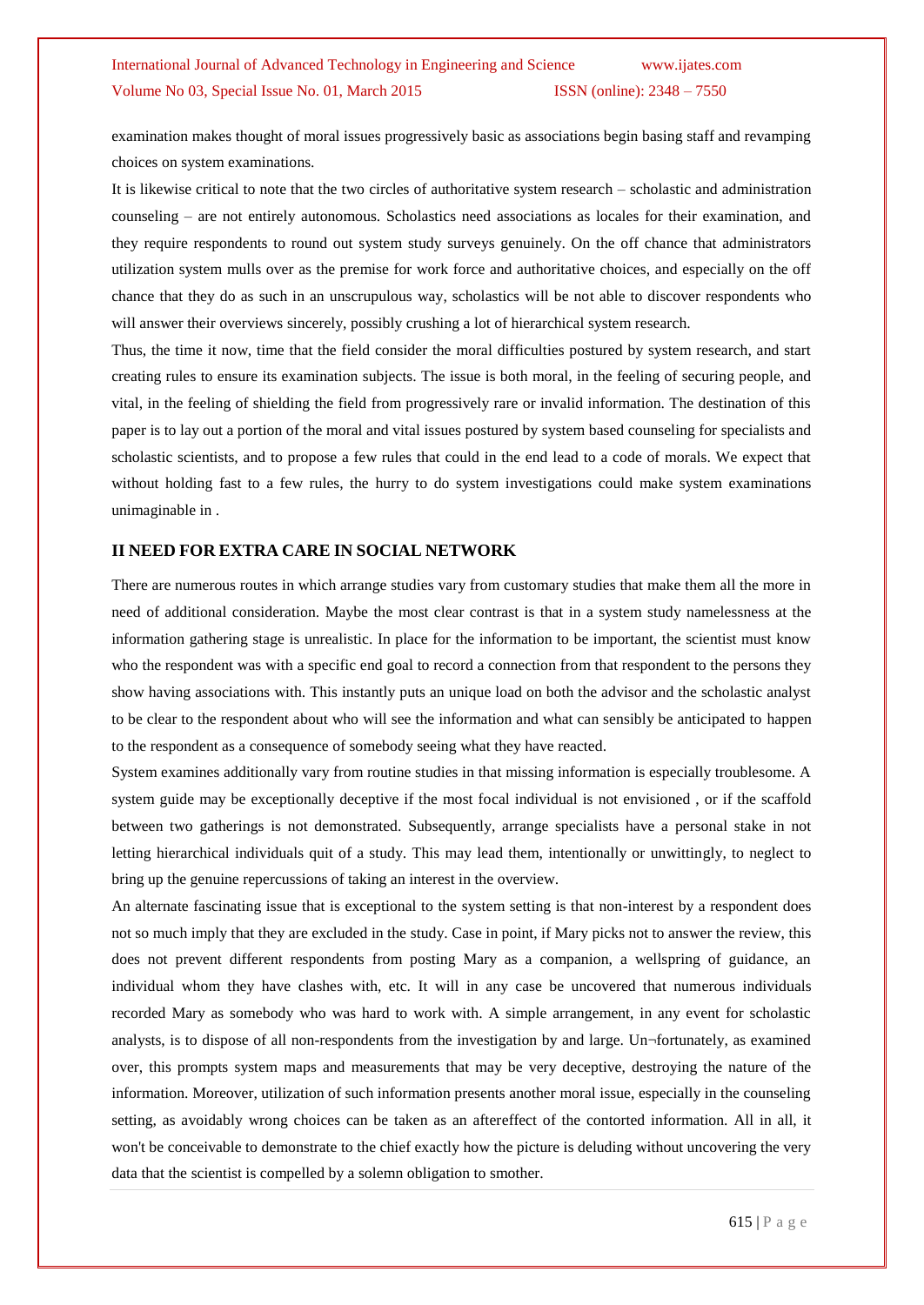The non-investment issue focuses to a more unpretentious basic contrast. While in routine sociology mulls over the respondent reports on themselves, in system thinks about the respondent reports on other individuals who may not wish to be named. This is the thing that has concerned a few IRBs, as the individuals being accounted for on are not so much piece of the study and along these lines have not marked assent structures. To be reasonable, what the respondent is regularly writing about is their view of their association with an alternate, which is obviously something the respondent has a privilege to do: each respondent claims their own recognitions. On the other hand, if the respondent distinguishes somebody as an individual with whom they take part in illicit exercises (e.g., medications, replicating programming), there is a reasonable ramifications that the named party does actually do unlawful things: it is not "simply" an observation. Regardless, while it might be clear that individual possesses their observations, it is not clear that an individual claims the connections they are in and it is at any rate conceivable to contend that not one or the other party can morally investigate it without assent of the other. Along these lines this here is that the study may be obliging or urging respondents to do untrustworthy things.

A related issue concerns the sorts of connections being contemplated. It is by and large comprehended that the conduct of workers of an association is interested in investigation by administration. Most clearly, raises and advancements are controlled by how well individuals are seen by administration to carry out their employments. How workers identify with others, for example, clients, subordinates, and different representatives is liable to both checking and regulation (e.g., inappropriate behavior rules). It is additionally regularly comprehended that there are things that representatives may do that are considered outside the association's purview, for example, what they do in their own rooms. Anyway what of worker companionships? As a rule, system analysts concentrate on the casual association inside an association, the part not represented by the formal association. A not phenomenal question on system studies is 'With whom do you standardize with outside of work?'. It appears conceivable to contend that these sorts of inquiries fall into a hazy area that is between plainly satisfactory investigation and obviously unseemly spying.

An alternate issue needs to do with information show. In most sociology exploration, it is the variables that are of investment. Respondents give information, yet they are unacknowledged replications, the as much as possible. Basically, they are dealt with as groups of trait qualities. Hence, it is seldom helpful to express the consequences of quantitative research by giving showcases of individual information with names connected. Yet in system investigation, the most authoritative showcase is a system chart that shows who is associated with whom. A long way from being exceptionally processed yields of investigation, system charts are low-level shows that speak to the crude information. As a rule, friendly bolts from any hub have a 1-to-1 correspondence with that individual's rounded out poll, minimally uncovering each individual's reactions. Such shows are especially significant in managerial/counseling settings. Undoubtedly, as Cross et al (2002) show, setting an outline, for example, that demonstrated in Figure 1a before the members themselves – with names recognized can have a significantly transformational impact. Obviously, one can forego this force and limit oneself to charts in which hubs are recognized just by qualities, for example, office, office or residency in the association. This can work when the investment is in bigger examples and not people. Yet even this methodology can run into moral issues on the grounds that regularly hierarchical individuals can find the character of one individual – e.g., the main high-positioning lady in the Boston office – and once that individual has been recognized, their known partners can be now and then be found too, inevitably unwinding the entire system. Actually when no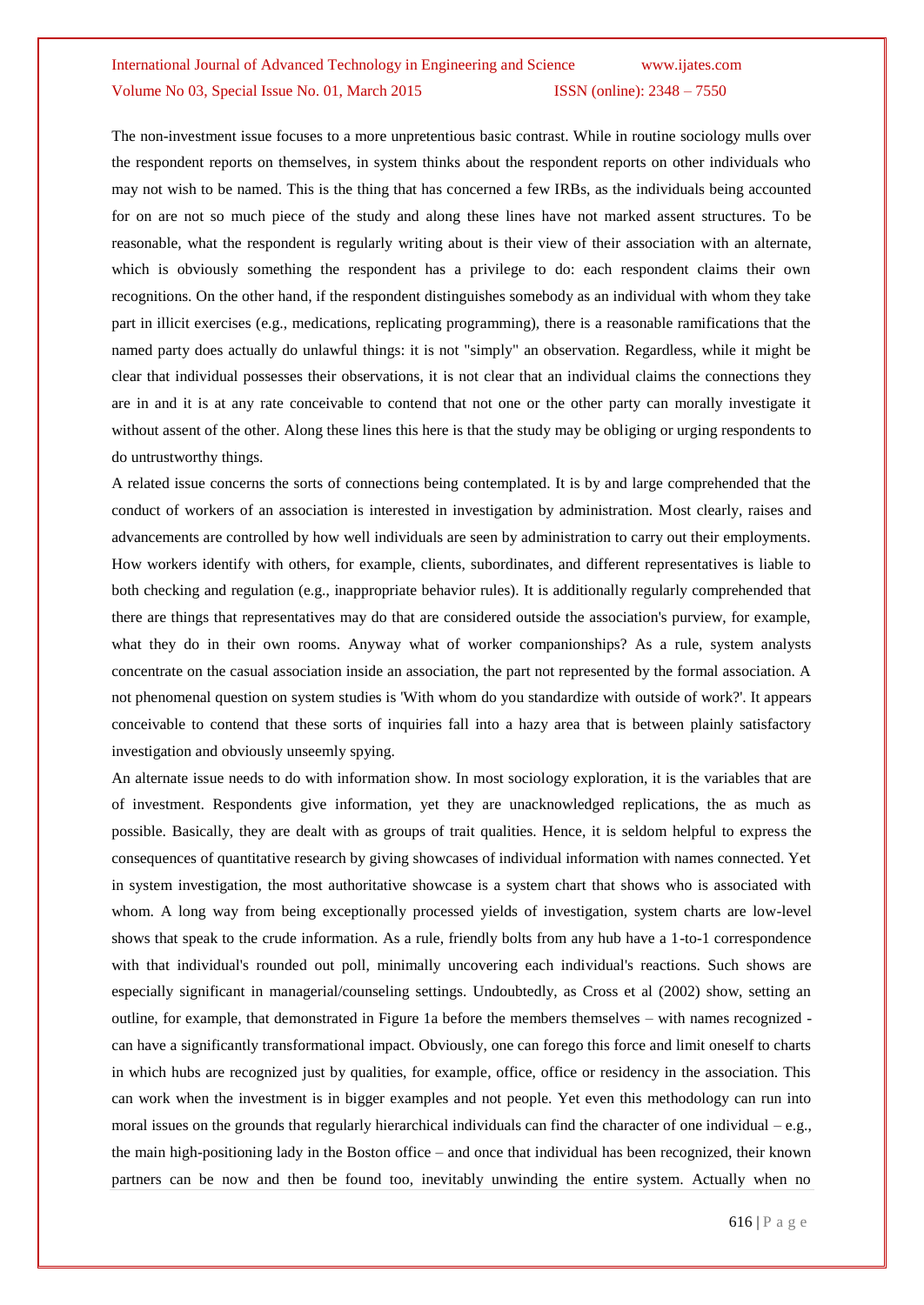recognizing attributes are given, members can regularly distinguish themselves – for instance, when they recall posting precisely seven companions and no other hub in the chart has precisely seven ties.

A last purpose of contrast needs to don't with the principal way of system investigation yet with its relative youth. Respondents today have significant experience rounding out study surveys in a mixture of settings from advertising examination to employment applications. Individuals as of now have a natural feel for the potential outcomes of unveiling individual data in reviews. Coupled with unequivocal assent structures that framework a percentage of the dangers, respondents' ability to think gives satisfactory security. Yet system studies are generally new. Most respondents in a study have not beforehand rounded one out, and directors getting system data have not already done as such. Subsequently, it is not as clear to respondents what the outcomes may be of ticking off who they converse with. Regardless of the possibility that the overview unmistakably expresses that the information won't be kept classified and will be accounted for again to the gathering, numerous respondents are not able to envision how they will feel and what others will think when they are distinguished in the examination as fringe players. Indeed, the system report will present various ideas, for example, hub centrality which the respondents were beforehand uninformed of yet will soon placed them in their spot as far as system position inside the gathering. Chiefs perspectives of their subordinates will be significantly influenced by the consequences of the system examination. Thus, the contention can be made that current principles for assent structures may not be satisfactory for securing respondents in system research

### **III A TOPOLOGY OF RISK**

In the exchange above we have implied that a few issues apply more to specific settings (scholastic versus managerial practice) than others. The complexity between the scholastic and the practice settings is in a general sense about who sees the information and what they will be utilized for. In the scholastic setting, the stream of data is from the association to the institute, eventually being distributed in scholarly diaries. In the managerial work on setting, the data streams from the association, is prepared by the specialist (e.g., administration expert) and afterward streams once more to the association in handled structure. In any case, numerous studies are mixtures of the two. Case in point, most scholastic studies incorporate a compensation in which the analyst gives an examination again to administration consequently for being permitted to gather the information. An alternate, less basic, variety is the place the scholarly analyst gives criticism, (for example, an assessment of system position) straightforwardly to every respondent as an impetus to take part.

Notwithstanding the scholastic/professional refinement, we have made reference to two various types of dangers: a more impending danger to our exploration subjects, and a more drawn out term key danger to the system research endeavor.

### **3.1 Dangers to Research Subjects**

**3.1.1 Scholastic Context**: The key concerns to research subjects in the unadulterated scholastic setting are absence of obscurity, absence of assent from persons named by respondents, and the likelihood of recognizing people by consolidating insurance data. Recounted proof proposes that college IRBs have hailed both the secrecy and assent issues. Secrecy can be taken care of by offering classifiedness – all examinations and reports produced from the information will utilize camouflaged names or untraceable id numbers. Where secrecy is vital, as in investigations of slandered conditions like AIDS or unlawful exercises like medications, scientists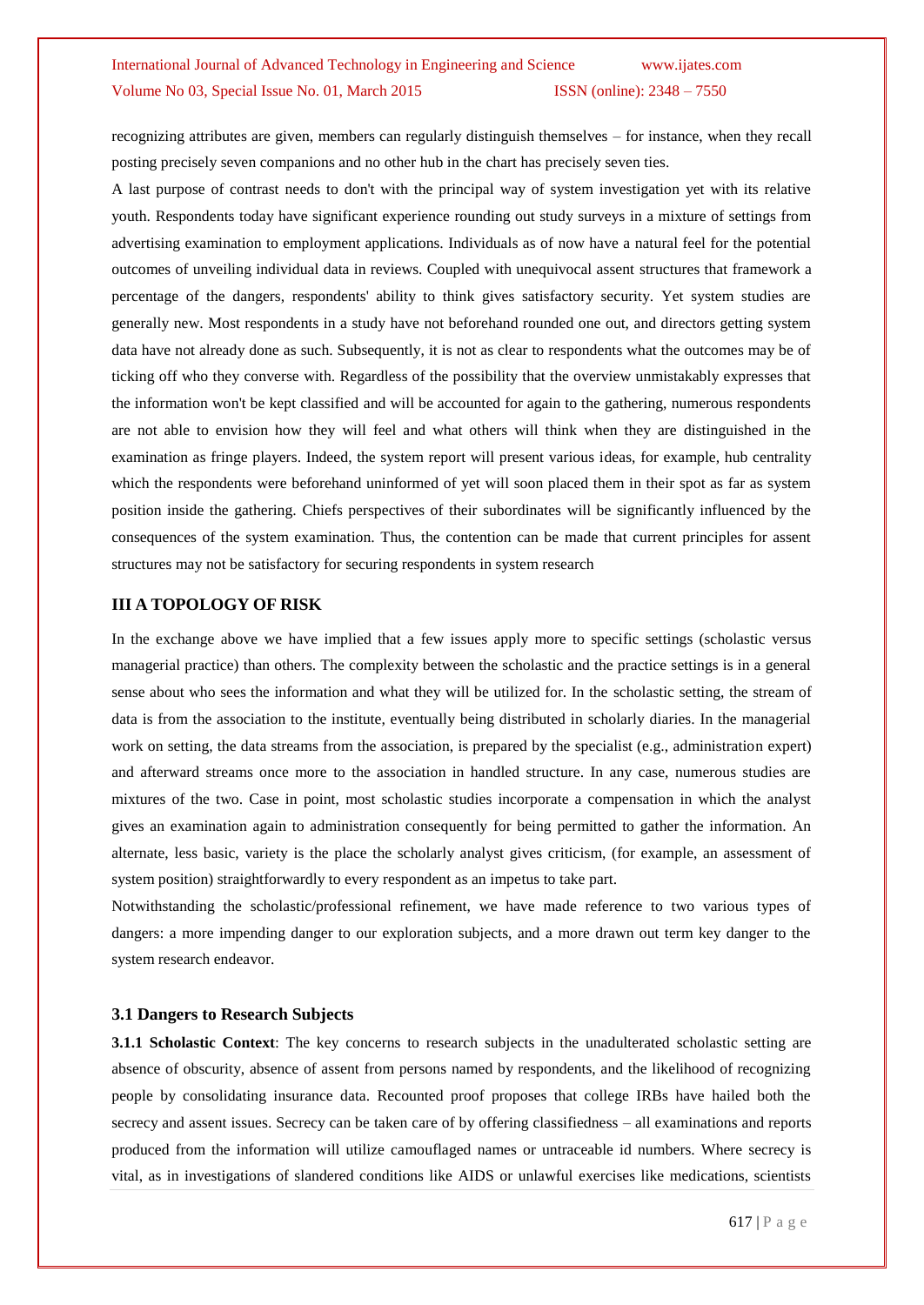can utilize an outsider that holds the main codebook connecting names to id numbers, so that even the specialists don't know who will be who. In the great situation where the information are sensibly subject to government subpoena (e.g., a system investigation of a bookkeeping firm under criminal examination), the outsider holding the codebook can be spotted in an alternate nation, outside legitimate locale.

The absence of assent issue has two perspectives. To begin with there is the matter of gathering information on persons from whom unequivocal assent has not been gotten. This happens most clearly when the review uses open-finished inquiries like 'Whom did you look for counsel from in settling on this choice?' and a respondent notice somebody not in the study. In fact, it likewise happens in studies utilizing shut finished surveys on the grounds that an individual may give insights about their association with persons who at last choose not to take an interest in the review. We don't feel this ought to be an issue, since we accept that an individual's impression of their colleagues and their associations with them are their own particular and they can decide to give those information to analysts. Nonetheless, IRB's will need to be taught on this point, since most IRB rules detail that "outsiders" (individuals whom examination subjects give information about) ought to be considered exploration subjects.

All the more in a broad sense, we propose that gathering information around an individual without their consent is not ipso facto dishonest. In the event that we remain on an open road and watch the stream of walker movement, do we need assent from every individual we watch? A sort of system information that makes this point clear is affiliations/participation information. In such datasets we record the investment of people in undertaking groups, organization occasions, listservs, vested parties, and so forth. Case in point, in counseling associations, workers bill time to customer ventures. We can build a cooperation arrange by analyzing who has charged time to the same undertakings. Regularly the information are gotten not from the people however from open postings, perception, and authoritative records. In the event that it is moral to utilize open records without asking people's consent, why would it be exploitative to get the same information by asking different people?

In the long haul, IRBs need to be taught on this issue to allow this sort of information. In the short term, be that as it may, to fulfill an IRB on this issue, one conceivable methodology is to convey agree structures to the populace being referred to first. Strictly when the assent structures have been returned is the poll (with list of members installed) drawn up. This keeps information from being gathered on persons not partaking. Obviously, marking an assent structure does not ensure that when the time it now, time to round out the poll everybody really does it, which implies that the outcome can at present be that some individuals investigate associations with individuals who did not take part. Be that as it may, since they marked assent structures, this is most likely adequate.

The second part of the absence of agree issue needs to do with information trustworthiness. In the event that we make moves to incorporate in the examination just individuals who were ready to partake in the study, then the subsequent system will be a mutilation of the "genuine" system (i.e., the one we would have acquired on the off chance that we had not dispensed with non-members). Obviously, all information are blemished impressions of what is "truly" going on. What makes this a moral issue is that for this situation we really realize that the information are mutilated and we know in what way. Assume, for instance, that we had disposed of hubs 7 and 10 in the system in Figure 1a on the grounds that they didn't wish to take an interest. The story we would be compelled to tell in light of the information (Figure 1b) future altogether different from what we knew to be the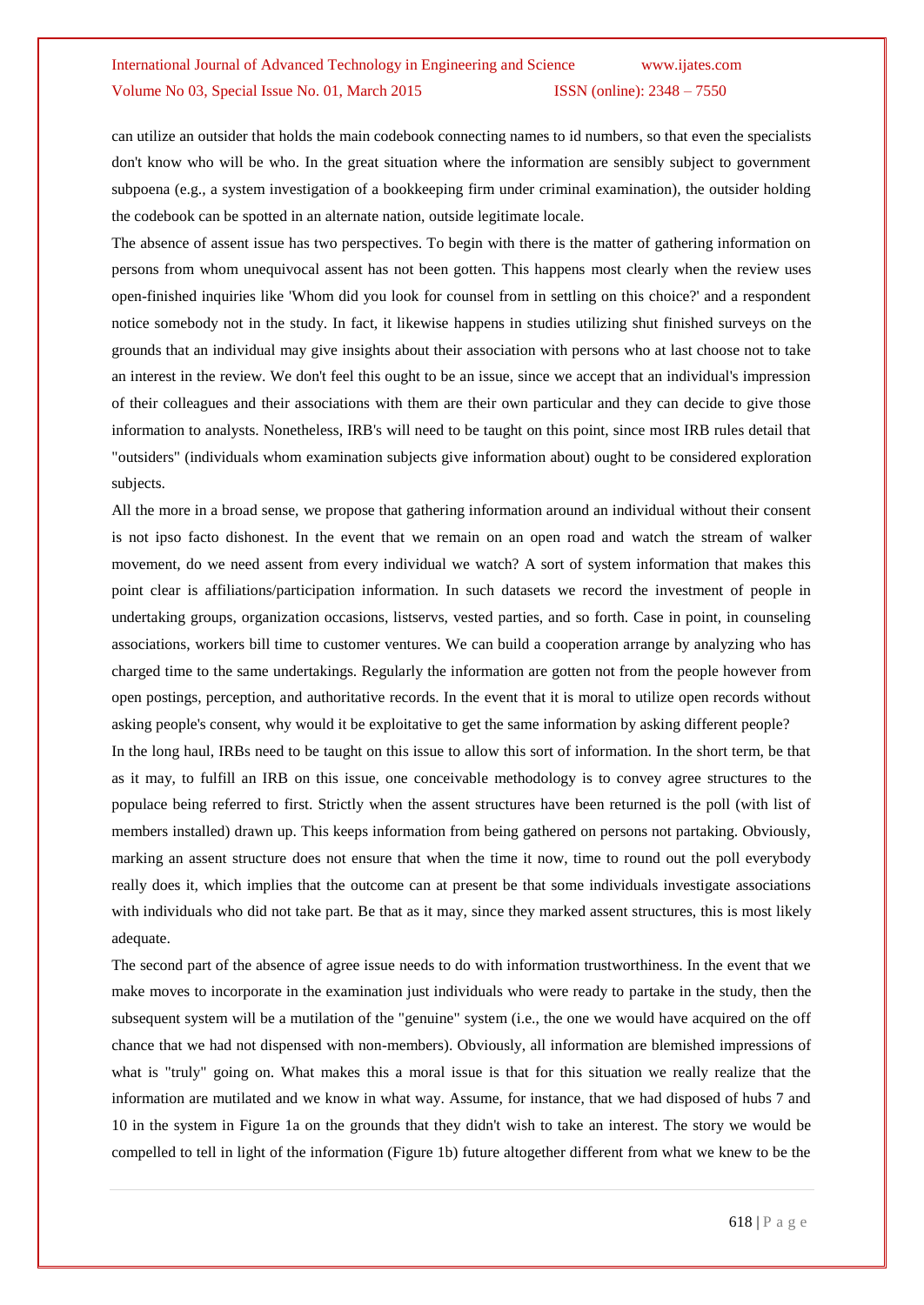situation. To present the system as though it were a legitimate representation of reality would be insincere most definitely, regardless of the fact that disclaimers are appended.

#### **3.2 Managerial Practice Setting**

The stakes are higher in the work on setting than in the scholarly setting, since the reason for the system examine in this setting is expressly to settle on choices which, specifically or in a roundabout way, will influence the lives of representatives. For instance, supervisors may utilize the measured centrality of people as info to a choice to flame somebody. Given that system examinations can have genuine positive and negative results for people, one essential issue is whether it is moral for, say, an administration expert to perform a system examination for an association. As we would see it, the answer is plainly 'yes'. That there are outcomes to the system examination (or substance investigation, or mental testing, or whatever other investigation) does not itself make it deceptive – it simply implies that shields are required.

One contrast between settling on faculty choices, for example, terminating a subordinate in light of an administrator's instinct or involvement with that individual and utilizing system examination is that the information for the system investigation are normally gathered by means of review from a set of respondents that incorporate the subordinate. On the off chance that the subordinate does not comprehend that their answers on the overview could focus their destiny, this could be seen as beguiling and constitute a deceptive utilization of system investigation. To keep away from this, an overview in the work on setting ought to be willful and greatly unequivocal about what the results of replying (and not replying) may be. From this thin viewpoint it would be ideal to depend on non-review information accumulation, for example, venture coordinated effort or email logs, to abstain from asking a representative to implicate themselves.

An alternate issue in the work on defining is the limit between the expert (the association's locale) and the private (the singular's purview). At the point when a system scientist makes inquiries like 'Who do you like?', 'Who do you converse with about political occasions?', 'Who are your companions?', and 'Who do you standardize with outside of work?', have the scientists acted unbecomingly into a region that is not their concern? Some system information can be seen as formalized babble about who's hot and who has been seen with whom. For illustrations, Krackhardt's CSS strategy (Krackhardt, 1987), asks every respondent to report all alone ties, as well as ties among all others in the gathering. It appears real to ask whether it is suitable to gather this data in administration of settling on staff choices.

There is no acceptable response to this inquiry. One methodology is to ask whether the system connection boats being measured relate specifically to employment execution. In the event that they are, then the connections can be esteemed a proper object of managerial investigation. Social capital examination has abundantly exhibited the significance of connections in employment execution (e.g., Burt, 1992) proposing that making companions at work is as much an occupation expertise as giving reasonable presentations. This appears to be especially solid in present day information based associations with level, liquid hierarchical structures where learning creating connections yield focused edge. It might be less faultless in a formal Weberian organization with sharp qualifications saw between the individual and the position they possess. A second approach may be to ask whether the people included are engaged or debilitated by the investigation. On the off chance that the members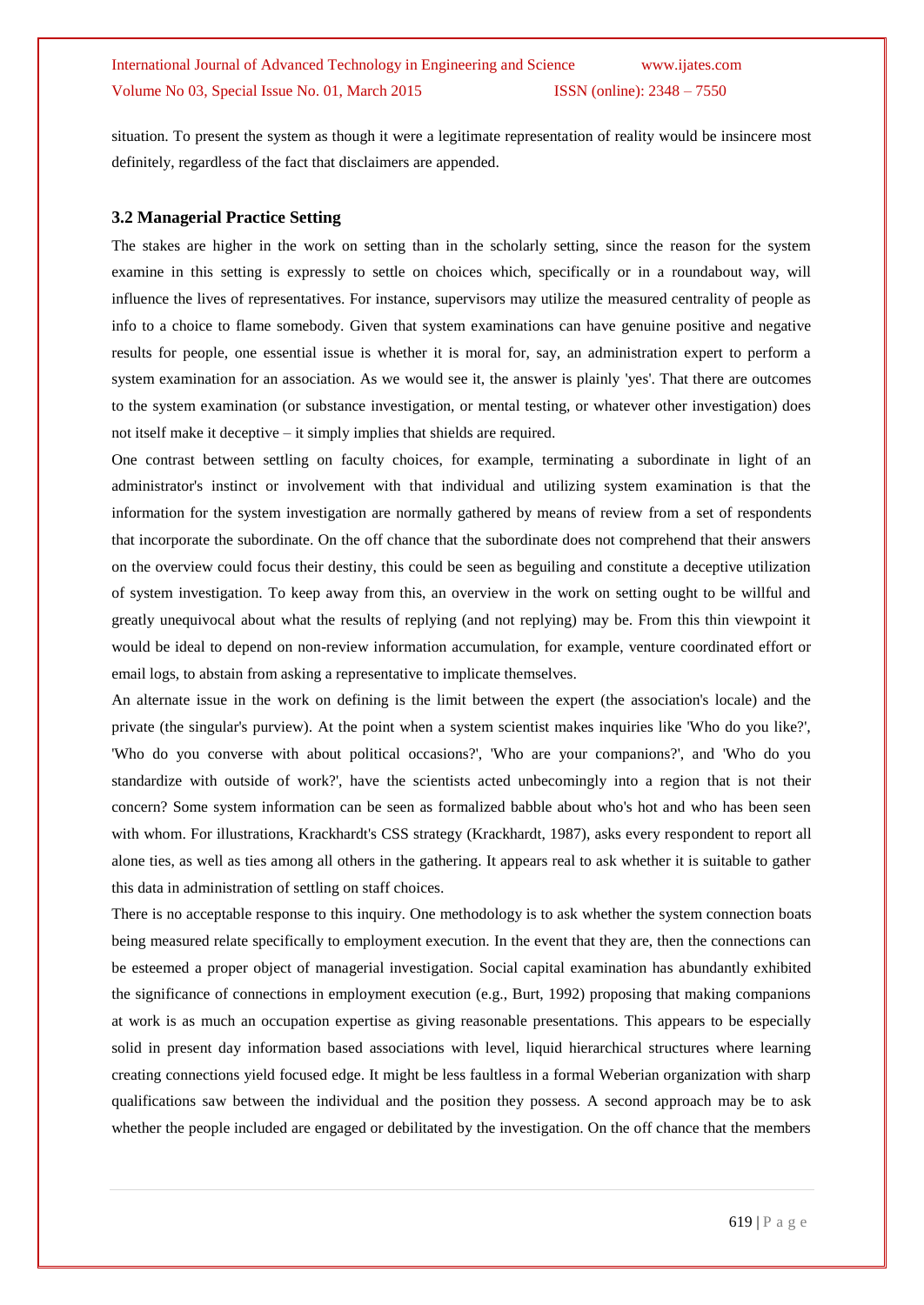feel that they have picked up experiences as an aftereffect of rounding out the polls or getting criticism from the specialists (and no negative reactions), then it is difficult to contend that the study has been dishonest.

#### **IV RISKS TO THE FIELD**

In the past segment it was declared that the utilization of system investigation to settle on choices that have significant results for people in an association can't in itself be blamed on moral grounds. Be that as it may, there are more vital explanations behind concern. Consider the accompanying case (in view of a counseling engagement of one of the creators). A human services association has a part called "case organizer", and the people assuming this part are relied upon to keep up wide contacts all through the association keeping in mind the end goal to carry out the employment adequately. A system examination rapidly uncovers that two of the case organizers don't have about the number and differences of associations that are thought to be required, even after 18 months at work. The supervisor examines the outcomes with the facilitators and prescribes that they begin making more contacts. Regardless of how pleasantly this is carried out, as a direct aftereffect of the system examination these organizers are essentially on post trial supervision and not prime contender for a raise. There is a genuine result for these people coming about because of the system investigation. The inquiry is 'what number of system reviews of this kind could be possible before workers figure out how to round out the structures deliberately'? Today we are in what could be known as the brilliant period of informal organization research, in light of the fact that most respondents appear to round out the polls innocently. In any case as associations progressively settle on choices in light of system investigations, they will get to be progressively careful. At the point when this happens, it might be difficult to do even scholarly system research, since workers can't make sure what the genuine reason for a system overview is. To be sure, as we examine in an alternate segment, even in scholastic settings, the analyst regularly consents to impart a few results to administration in return for access to the site. This circumstance is out and out excessively like that beguiling advertising system in which the business call is masked as a showcasing exploration review. The results of the circumstance later on may be altogether refusals to take an interest in system studies, or, more awful, vital reacting intended to make the respondent look great, making a legitimacy issue.

The utilization of system examination to settle on managerial choices can be seen as an introductory move that launchs a sort of persuasive weapons contest. Workers respond protectively to this move by figuring out how to answer studies in a vital way. Scientists counter by utilizing a mix of information accumulation and information examination methods to minimize the impacts of key reacting. Case in point, when attempting to guide the counsel system, we can ask every respondent who they go to for guidance, as well as who goes to them for exhortation. At that point, to figure out if individual A gets exhortation from individual B, we watch that A cases to get guidance from B, and that B cases to offer counsel to A, recording a tie just if the two concur.

Respondents can crush this too by concurring heretofore to show one another on both parts of the inquiry. On the off chance that agreement gets to be widespread, analysts can change to latent systems for information gathering, for example, inspecting venture coordinated effort information and observing approaching and friendly messages. Leaving aside the extra moral issues that such checking presents, workers can react by conveying deliberately  $-$  i.e., sending incessant messages so as to seem more associated. The legitimacy winding is unending.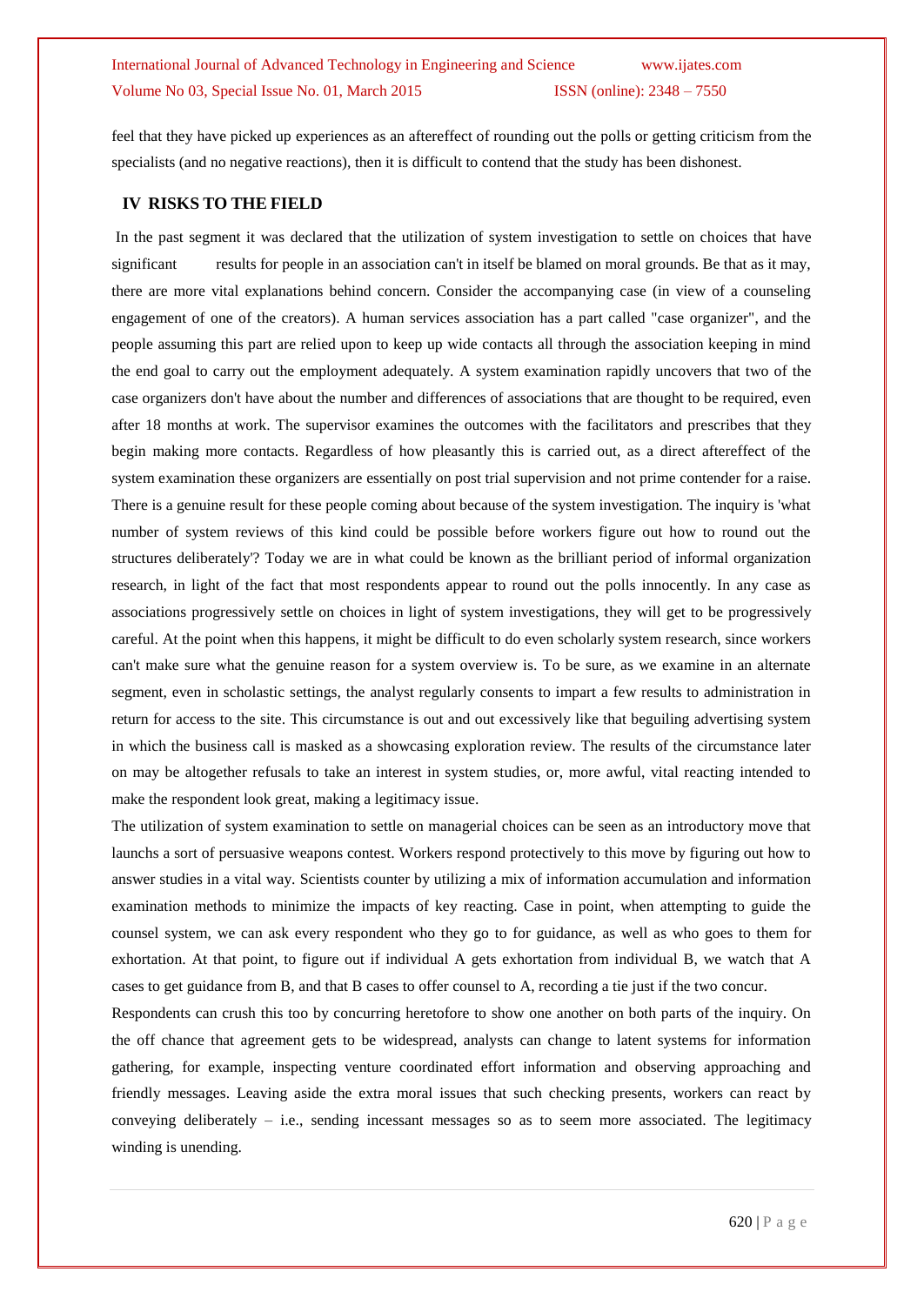It merits calling attention to that the reaction of conveying deliberately to "beat the test" is not restricted to email and can bring about veritable correspondence. Correspondence for the "wrong reasons" appears to be preferred for the association over the reaction of rounding out the review dishonestly. Notwithstanding, it does imply that a sort of Heisenberg guideline applies in which measuring the system (and utilizing it for deciding) fundamentally changes the system, which may not inconvenience the administrator however will result in genuine issues for the scholarly specialist.

#### **V THE COMBINED ACADEMIC/CONSULTING CASE**

Maybe the most risky sort of study is likewise the most widely recognized. This is the blended scholastic/counseling situation where the scholarly specialist does a scholarly study in an association however gives a report to administration consequently for access to the site. Commonly, the survey clarifies the scholarly purposes of the overview and does not say that administration will see the outcomes in undisguised structure. Actually when it does, there is seldom sufficient data given about what precisely administration will see and how the outcomes may be utilized, also what the results could be for the respondent. Without a doubt, the scrupulous scholastic analyst will need to oppose including an excessive amount of data in view of the risk to the legitimacy of the information made by key respondents. In this appreciation, the needs of scholarly research are conflicting with the needs of managerial practice, and relying upon how the scientists attempt to determine the contention, the outcomes can be a study that is either tricky or yields invalid information.

#### **VI MOVING TO A SET OF ETHICAL GUIDELINES**

An undeniable reaction to these contemplations is to build up a situated of moral (and key) rules which, if held fast to, would minimize mischief to respondents and protection the field for future specialists. This is not a simple thing to do. Despite the fact that we can undoubtedly make rules that prohibit awful studies, it is difficult to do as such without additionally barring great ones also. On the scholarly side, it is essential to remember that the motivation behind the rules is to guarantee proceeded with system research for the long haul, not stop it. We accept a set of generally upheld benchmarks will make it less demanding for college IRBs to allow system examine, and will keep a recoil in the work on setting.

As we begin, we offer two essential proposals (which contain different recommendations settled inside): keeping away from damage to innocents and giving quality to members.

#### **6.1 Keeping away from Harm to Innocents**

There are two bland approaches to evade mischief to innocents: staying away from innocents, and abstaining from doing damage. In the simply scholastic application, damage can be maintained a strategic distance from by completely masking the information (e.g., uprooting names and other recognizing qualities), so that administration can't make a move against people. This won't avert expansive scale reactions, then again, for example, shutting entire workplaces or offices that seem to have the "wrong" structure. To secure against that, scholarly scientists can clutch the outcomes until they are no more opportune.

In the managerial application, dodging damage is a great deal more troublesome. One methodology is to make an arrangement with administration, before executing the study, which confines what can happen to people as an aftereffect of the study. Now and again, it may even be conceivable to concur that administration will never see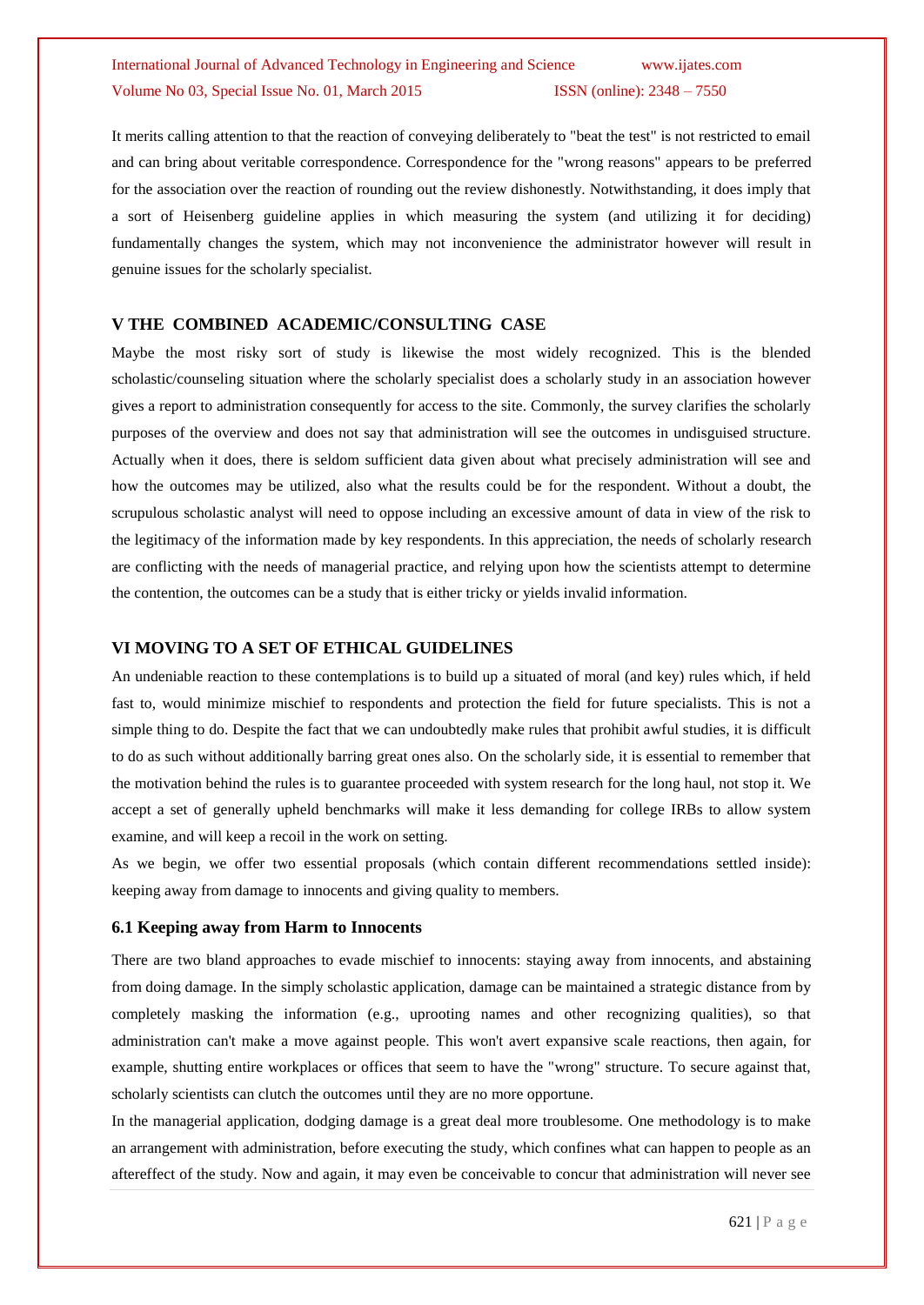individual-level information – just information accumulated to unit level, as when researching correspondence crosswise over interior limits. Marginally less tasteful is to concur that administration will see individual-level information, yet without names. This licenses administration to see the states of systems inside gatherings. Care must be taken, in any case, to stay away from enough recognizing information to derive the characters of people, and the issue of move being made against entire offices (raised above) is still an issue. At the point when a guarantee of no mischief can't believably be made, as in most managerial applications or scholarly studies in which there will be

administration preparation, we can take the option tack of dodging innocents. To evade innocents what we must do is give all members complete exposure and allow non-support. An individual with full learning who decides to partake can't be called a guiltless. Henceforth, in the event that we can't promise favorable results, respondents ought to be given a full comprehension of how the information will be handled (e.g., a specimen system map), what sorts of conclusions may be drawn from the information, and what outcomes may sensibly be predicted to rise up out of the study. It must be borne at the top of the priority list that respondents are not typically ready to envision what can be finished up from a set of studies in which individuals verify names of others. Despite the fact that the scholastic practice of acquiring a marked assent structure from members is once in a while utilized as a part of managerial settings, it would be a decent practice to receive with a specific end goal to flag sympathy toward respondents' welfare and to lessen the likelihood of malevolence from respondents who took an interest without the slightest hesitation and just later saw the threat.

#### **6.2 Providing Value to Participants**

Most survey data collection situations can be criticized as exploitative: the researcher receives labor from the respondent, but provides little more than a token in return. Network studies are no exception. The worst situation is the practice setting, where a respondent is asked to provide data that may be used against them. We suggest two basic approaches to address these issues.

First (and most elementary), in all studies which require active participation from the respondents (as in survey studies), participation must be voluntary. This is usually the case in academic studies, but is not always the case in the practice settings. In addition, there are grey areas where the CEO or other authority sends a note to employees encouraging their full participation. In some situations, such missives may be coercive, as when individuals will be seen as not being team players for not participating. In those cases, it may be difficult to ensure that participation is truly voluntary and to execute a study would be unethical by these guidelines. Studies that do not require active participation from the individuals being studied (as in analyses of project collaboration data or group membership data) should be exempt from the requirement of voluntary participation. Second, all studies should provide some kind of feedback directly to the respondent as payment in kind for their participation. Ideally, this consists of something tailored specifically for them, such as a network diagram indicating their position in the network. Given the absence of specialized software to create individualized evaluations, this suggestion could entail a considerable amount of work on the part of the researcher. However, we feel it is the price we have to pay in order to safeguard the future of network research. Of course, any such feedback must be handled very carefully to avoid violating the privacy of the other participants.